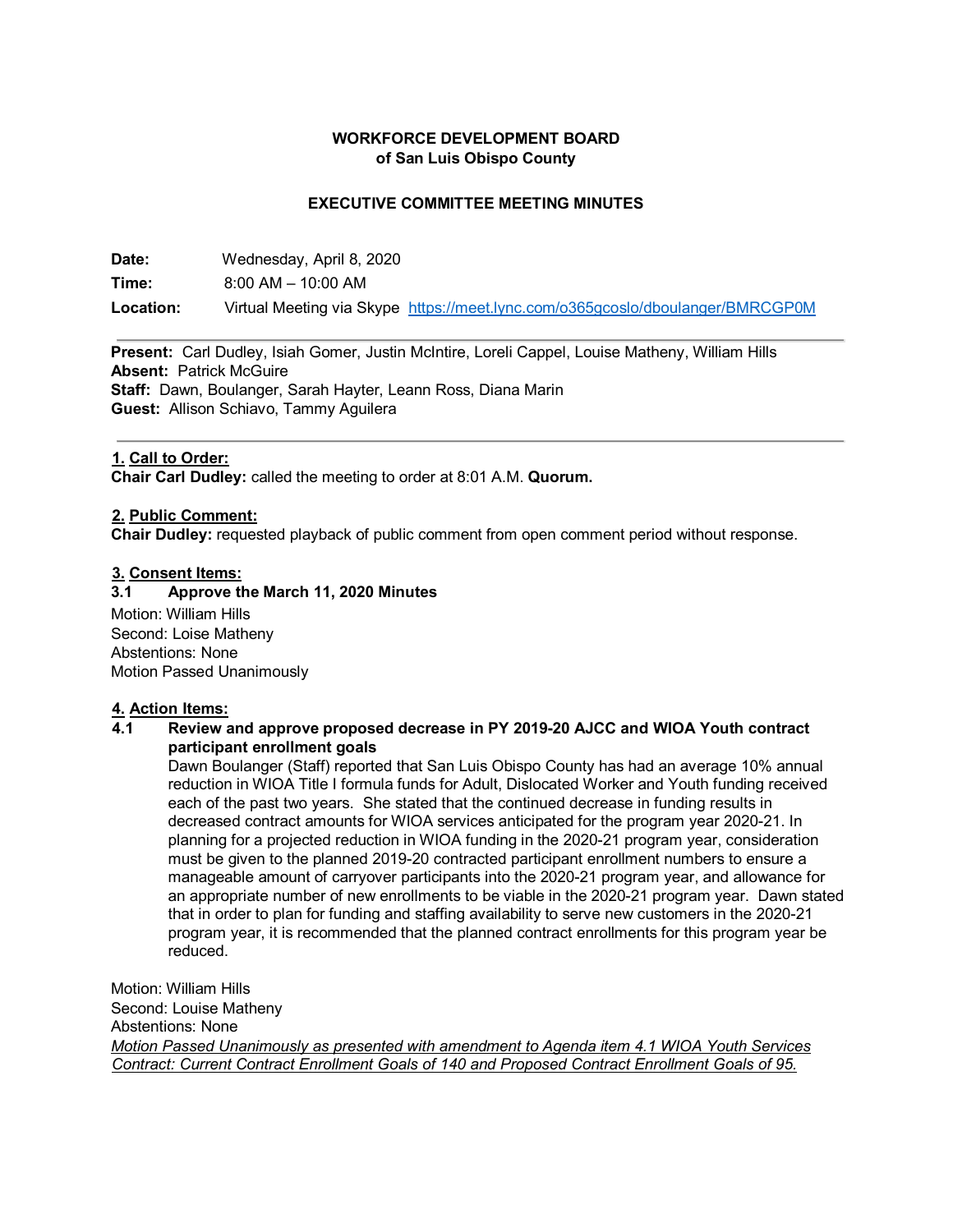### **4.2 Review and approve the Administrative Entity's vendor recommendation for America's Job Center of California (AJCC) Services RFP and Direct Administrative Entity staff to commence contract negotiations**

Sarah Hayter (Staff) presented the item which is part of the agenda. Sarah shared that the RFP for Workforce Innovation and Opportunity Act (WIOA) Adult, Dislocated Worker, and Rapid Response/Layoff Aversion services throughout San Luis Obispo County was released on December 2, 2019 and closed on January 10, 2020. A technical review was conducted and upon review, the *Administrative Entity's* recommendation is to commence contract negotiations and contract development for the upcoming 2020-2021 program year with Eckerd Youth Alternatives, Inc. A draft contract scope of work and budget will be brought to the Executive Committee for approval prior to being submitted to the County Board of Supervisors for final approval and execution.

Motion: Louise Matheny Second: Loreli Cappel Abstentions: None *Motion Passed Unanimously as presented with amendment to Agenda item 4.2 write up reflecting correction in wording from Selection Committee to Administrative Entity.*

# **5. Reports:**

- **5.1 Chairman's Report:** Carl Dudley (Chair) reported that there has been a significant number of applications in business loans in the banking industry.
- **5.2 Staff Report:** Sarah Hayter (Staff) reported that all San Luis Obispo Workforce Development Board staff have all been working remotely. The San Luis Obispo AJCC is currently closed. Eckerd has moved all workshops virtually. Enrollments will begin to continue. Diana Marin (staff) and Jim Yancheson, Business Services staff member at AJCC, have been working closely to respond to business closures, furloughs and layoffs. Staff is currently working on identifying industries that have been affected most. Staff has been working closely with partner agencies and San Luis Obispo County elected officials and sharing as much information and data as possible.
- **5.3 Rapid Response Report:** Diana Marin (Staff) reported that since the COVID-19 related shelter-in-place order Rapid Responses conducted have increased significantly. Diana noted that as of April 3<sup>rd</sup> there have been a total of 115 responses, 17 of which were WARNs. She also stated that State Unemployment Insurance claims have risen 370% as of the week ending March 28th.

## **6. Administrative Entity Updates:**

**6.1 Receive and Review Fiscal Budget Update:** Dawn Boulanger (Staff) reported on the Fiscal Budget which is part of the agenda.

## **7. Board Member Workforce Development Updates:**

**Chair Dudley:** opened the floor to updates from the Executive Committee membership. **No updates**.

## **8. Next Meeting:**

June 10, 2020 at 8:00 a.m. Department of Social Services 3433 South Higuera Street, Room 101, San Luis Obispo

## **9. Adjournment:**

**Chair Dudley:** adjourned the meeting at 8:38 A.M.